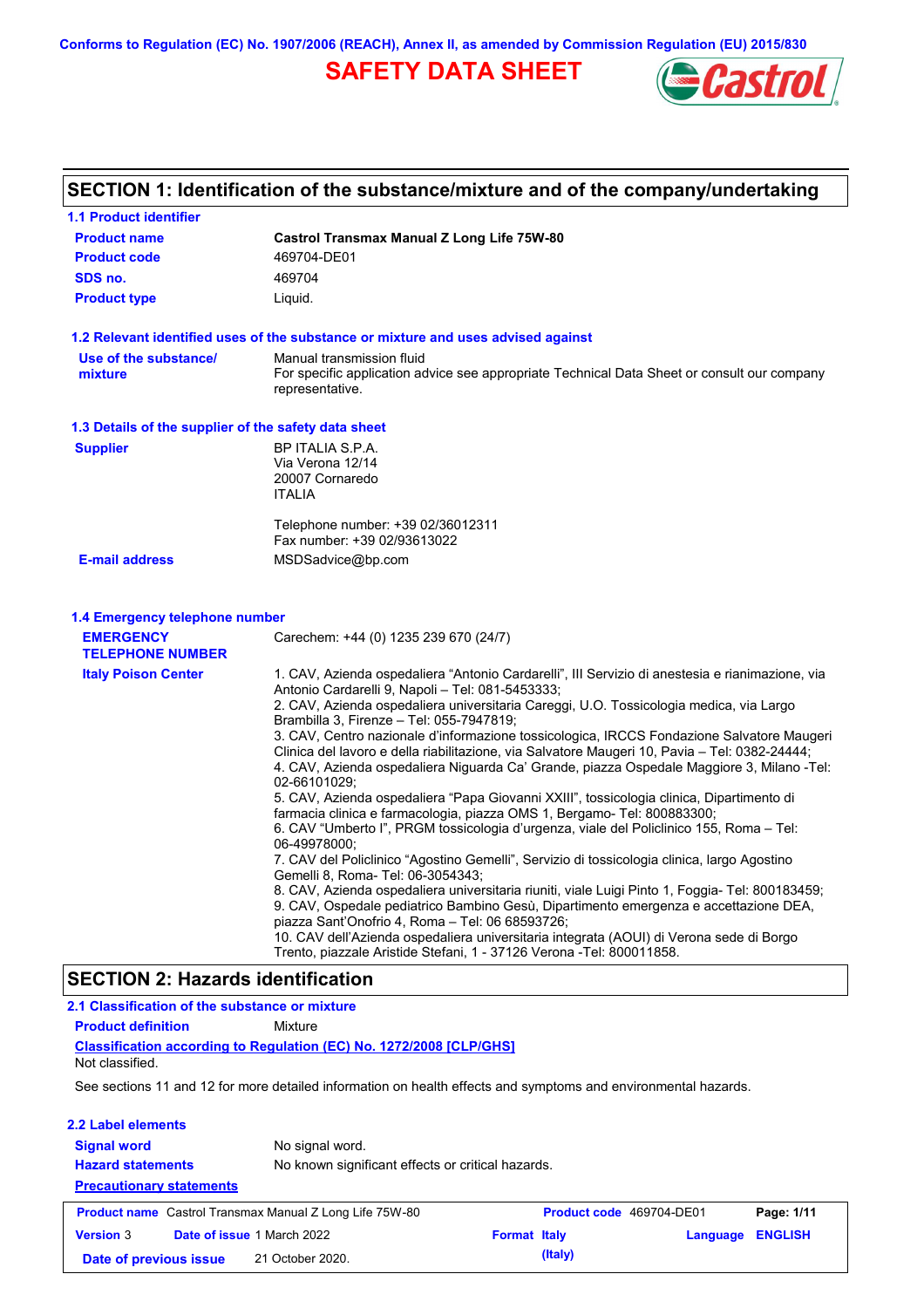## **SECTION 2: Hazards identification**

| <b>Prevention</b>                                                                                                                                        | Not applicable.                                                                                                                                                                                                                                                   |
|----------------------------------------------------------------------------------------------------------------------------------------------------------|-------------------------------------------------------------------------------------------------------------------------------------------------------------------------------------------------------------------------------------------------------------------|
| <b>Response</b>                                                                                                                                          | Not applicable.                                                                                                                                                                                                                                                   |
| <b>Storage</b>                                                                                                                                           | Not applicable.                                                                                                                                                                                                                                                   |
| <b>Disposal</b>                                                                                                                                          | Not applicable.                                                                                                                                                                                                                                                   |
| <b>Supplemental label</b><br>elements                                                                                                                    | Contains Reaction products of 4-methyl-2-pentanol and diphosphorus pentasulfide,<br>propoxylated, esterified with diphosphorus pentaoxide, and salted by amines, C12-14- tert-alkyl.<br>May produce an allergic reaction. Safety data sheet available on request. |
| EU Regulation (EC) No. 1907/2006 (REACH)                                                                                                                 |                                                                                                                                                                                                                                                                   |
| <b>Annex XVII - Restrictions</b><br>on the manufacture.<br>placing on the market<br>and use of certain<br>dangerous substances,<br>mixtures and articles | Not applicable.                                                                                                                                                                                                                                                   |
| <b>Special packaging requirements</b>                                                                                                                    |                                                                                                                                                                                                                                                                   |
| <b>Containers to be fitted</b><br>with child-resistant<br>fastenings                                                                                     | Not applicable.                                                                                                                                                                                                                                                   |
| <b>Tactile warning of danger</b>                                                                                                                         | Not applicable.                                                                                                                                                                                                                                                   |
| 2.3 Other hazards                                                                                                                                        |                                                                                                                                                                                                                                                                   |
| <b>Results of PBT and vPvB</b><br>assessment                                                                                                             | Product does not meet the criteria for PBT or vPvB according to Regulation (EC) No. 1907/2006,<br>Annex XIII.                                                                                                                                                     |
| <b>Product meets the criteria</b><br>for PBT or vPvB according<br>to Regulation (EC) No.<br><b>1907/2006, Annex XIII</b>                                 | This mixture does not contain any substances that are assessed to be a PBT or a vPvB.                                                                                                                                                                             |
| Other hazards which do<br>not result in classification                                                                                                   | Defatting to the skin.                                                                                                                                                                                                                                            |

## **SECTION 3: Composition/information on ingredients**

#### **3.2 Mixtures**

Mixture **Product definition**

Synthetic base stock. Proprietary performance additives.

| <b>Product/ingredient</b><br>name                                                                                                                                                    | <b>Identifiers</b>                                                                      |       | $\frac{9}{6}$ | <b>Regulation (EC) No.</b><br>1272/2008 [CLP]                                              | Type  |
|--------------------------------------------------------------------------------------------------------------------------------------------------------------------------------------|-----------------------------------------------------------------------------------------|-------|---------------|--------------------------------------------------------------------------------------------|-------|
| Distillates (petroleum), hydrotreated<br>heavy paraffinic                                                                                                                            | REACH #: 01-2119484627-25<br>EC: 265-157-1<br>CAS: 64742-54-7<br>Index: 649-467-00-8    | ึ ≤3  |               | Asp. Tox. 1, H304                                                                          | $[1]$ |
| Distillates (petroleum), solvent-<br>dewaxed heavy paraffinic                                                                                                                        | REACH #: 01-2119471299-27<br>EC: 265-169-7<br>CAS: 64742-65-0<br>Index: 649-474-00-6    | -≤3   |               | Asp. Tox. 1, H304                                                                          | $[1]$ |
| Distillates (petroleum), hydrotreated<br>light paraffinic                                                                                                                            | REACH #: 01-2119487077-29<br>EC: 265-158-7<br>CAS: 64742-55-8<br>Index: 649-468-00-3    | -≤3   |               | Asp. Tox. 1, H304                                                                          | $[1]$ |
| Distillates (petroleum), solvent-<br>dewaxed light paraffinic                                                                                                                        | REACH #: 01-2119480132-48 ≤3<br>EC: 265-159-2<br>CAS: 64742-56-9<br>Index: 649-469-00-9 |       |               | Asp. Tox. 1, H304                                                                          | $[1]$ |
| Reaction products of 4-methyl-<br>2-pentanol and diphosphorus<br>pentasulfide, propoxylated, esterified<br>with diphosphorus pentaoxide, and<br>salted by amines, C12-14- tert-alkyl | REACH #: 01-2119493620-38<br>EC: -<br>$CAS: -$                                          | $<$ 1 |               | Acute Tox. 4, H302<br>Eye Irrit. 2, H319<br>Skin Sens. 1B, H317<br>Aquatic Chronic 2, H411 | $[1]$ |

**See Section 16 for the full text of the H statements declared above.**

| <b>Type</b>            |                                                                |                     |                                 |            |
|------------------------|----------------------------------------------------------------|---------------------|---------------------------------|------------|
|                        | <b>Product name</b> Castrol Transmax Manual Z Long Life 75W-80 |                     | <b>Product code</b> 469704-DE01 | Page: 2/11 |
| <b>Version 3</b>       | <b>Date of issue 1 March 2022</b>                              | <b>Format Italy</b> | Language ENGLISH                |            |
| Date of previous issue | 21 October 2020.                                               | (Italy)             |                                 |            |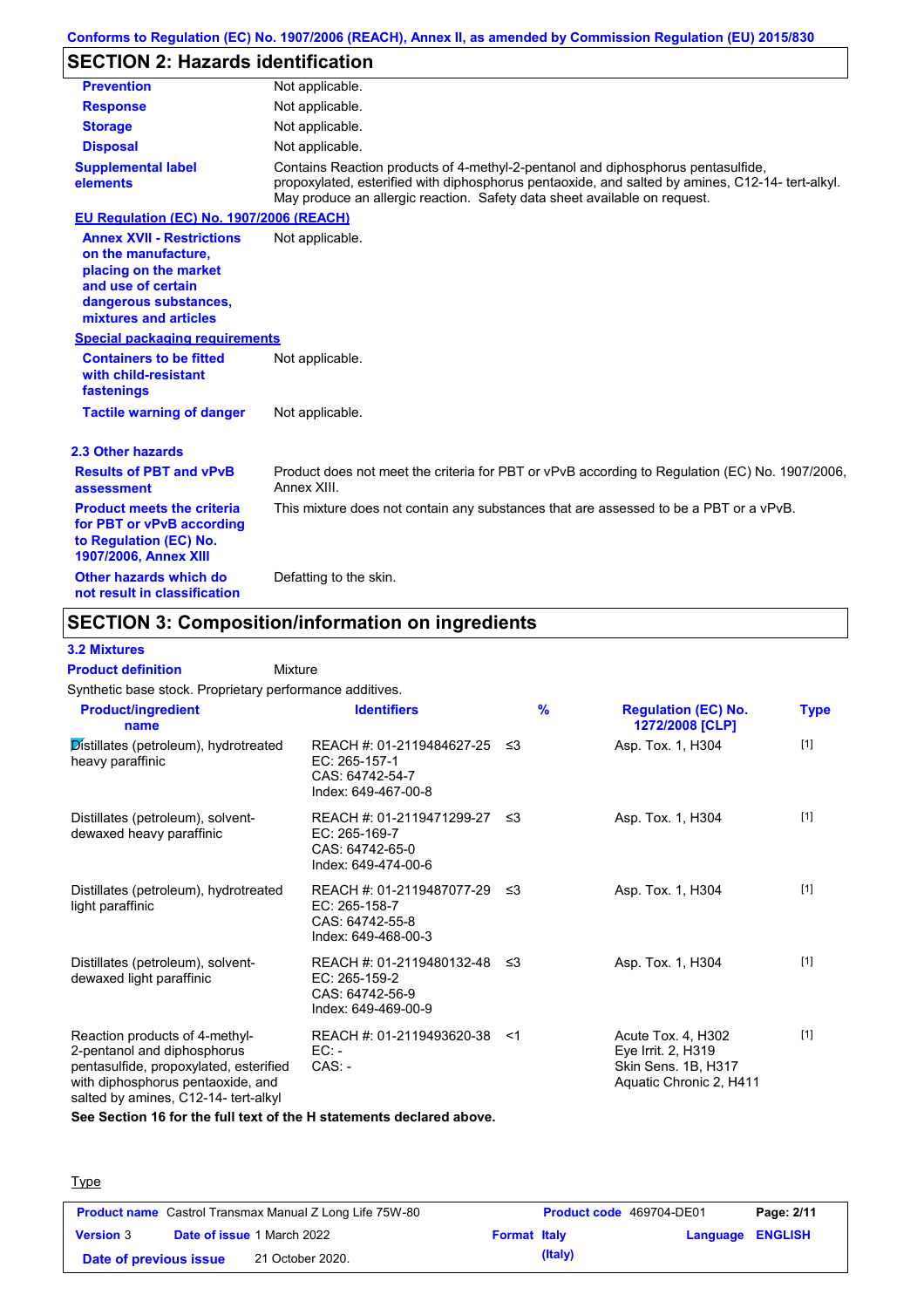## **SECTION 3: Composition/information on ingredients**

[1] Substance classified with a health or environmental hazard

[2] Substance with a workplace exposure limit

[3] Substance meets the criteria for PBT according to Regulation (EC) No. 1907/2006, Annex XIII

[4] Substance meets the criteria for vPvB according to Regulation (EC) No. 1907/2006, Annex XIII

[5] Substance of equivalent concern

[6] Additional disclosure due to company policy

Occupational exposure limits, if available, are listed in Section 8.

## **SECTION 4: First aid measures**

#### **4.1 Description of first aid measures**

| <b>Eye contact</b>                | In case of contact, immediately flush eyes with plenty of water for at least 15 minutes. Eyelids<br>should be held away from the eyeball to ensure thorough rinsing. Check for and remove any<br>contact lenses. Get medical attention. |
|-----------------------------------|-----------------------------------------------------------------------------------------------------------------------------------------------------------------------------------------------------------------------------------------|
| <b>Skin contact</b>               | Wash skin thoroughly with soap and water or use recognised skin cleanser. Remove<br>contaminated clothing and shoes. Wash clothing before reuse. Clean shoes thoroughly before<br>reuse. Get medical attention if irritation develops.  |
| <b>Inhalation</b>                 | If inhaled, remove to fresh air. Get medical attention if symptoms occur.                                                                                                                                                               |
| <b>Ingestion</b>                  | Do not induce vomiting unless directed to do so by medical personnel. Get medical attention if<br>symptoms occur.                                                                                                                       |
| <b>Protection of first-aiders</b> | No action shall be taken involving any personal risk or without suitable training.                                                                                                                                                      |

#### **4.2 Most important symptoms and effects, both acute and delayed**

See Section 11 for more detailed information on health effects and symptoms.

| Vapour inhalation under ambient conditions is not normally a problem due to low vapour<br>pressure.               |
|-------------------------------------------------------------------------------------------------------------------|
| No known significant effects or critical hazards.                                                                 |
| Defatting to the skin. May cause skin dryness and irritation.                                                     |
| No known significant effects or critical hazards.                                                                 |
| Delayed and immediate effects as well as chronic effects from short and long-term exposure                        |
| Overexposure to the inhalation of airborne droplets or aerosols may cause irritation of the<br>respiratory tract. |
| Ingestion of large quantities may cause nausea and diarrhoea.                                                     |
| Prolonged or repeated contact can defat the skin and lead to irritation and/or dermatitis.                        |
|                                                                                                                   |
|                                                                                                                   |

#### **4.3 Indication of any immediate medical attention and special treatment needed**

| <b>Notes to physicia</b> |  |  |  |  |  |  |  |  |
|--------------------------|--|--|--|--|--|--|--|--|
|--------------------------|--|--|--|--|--|--|--|--|

**Rotes 1** Treatment should in general be symptomatic and directed to relieving any effects.

## **SECTION 5: Firefighting measures**

| In case of fire, use foam, dry chemical or carbon dioxide extinguisher or spray.                                                                                                                                                                                                                                                                                  |  |  |
|-------------------------------------------------------------------------------------------------------------------------------------------------------------------------------------------------------------------------------------------------------------------------------------------------------------------------------------------------------------------|--|--|
| <b>Unsuitable extinguishing</b><br>Do not use water jet. The use of a water jet may cause the fire to spread by splashing the<br>burning product.                                                                                                                                                                                                                 |  |  |
| 5.2 Special hazards arising from the substance or mixture                                                                                                                                                                                                                                                                                                         |  |  |
| In a fire or if heated, a pressure increase will occur and the container may burst.                                                                                                                                                                                                                                                                               |  |  |
| Combustion products may include the following:<br>carbon oxides (CO, CO <sub>2</sub> ) (carbon monoxide, carbon dioxide)                                                                                                                                                                                                                                          |  |  |
|                                                                                                                                                                                                                                                                                                                                                                   |  |  |
| No action shall be taken involving any personal risk or without suitable training. Promptly<br>isolate the scene by removing all persons from the vicinity of the incident if there is a fire.                                                                                                                                                                    |  |  |
| Fire-fighters should wear appropriate protective equipment and self-contained breathing<br>apparatus (SCBA) with a full face-piece operated in positive pressure mode. Clothing for fire-<br>fighters (including helmets, protective boots and gloves) conforming to European standard EN<br>469 will provide a basic level of protection for chemical incidents. |  |  |
|                                                                                                                                                                                                                                                                                                                                                                   |  |  |

| <b>Product name</b> Castrol Transmax Manual Z Long Life 75W-80 |  | <b>Product code</b> 469704-DE01   |                     | Page: 3/11 |                         |  |
|----------------------------------------------------------------|--|-----------------------------------|---------------------|------------|-------------------------|--|
| <b>Version 3</b>                                               |  | <b>Date of issue 1 March 2022</b> | <b>Format Italy</b> |            | <b>Language ENGLISH</b> |  |
| Date of previous issue                                         |  | 21 October 2020.                  |                     | (Italy)    |                         |  |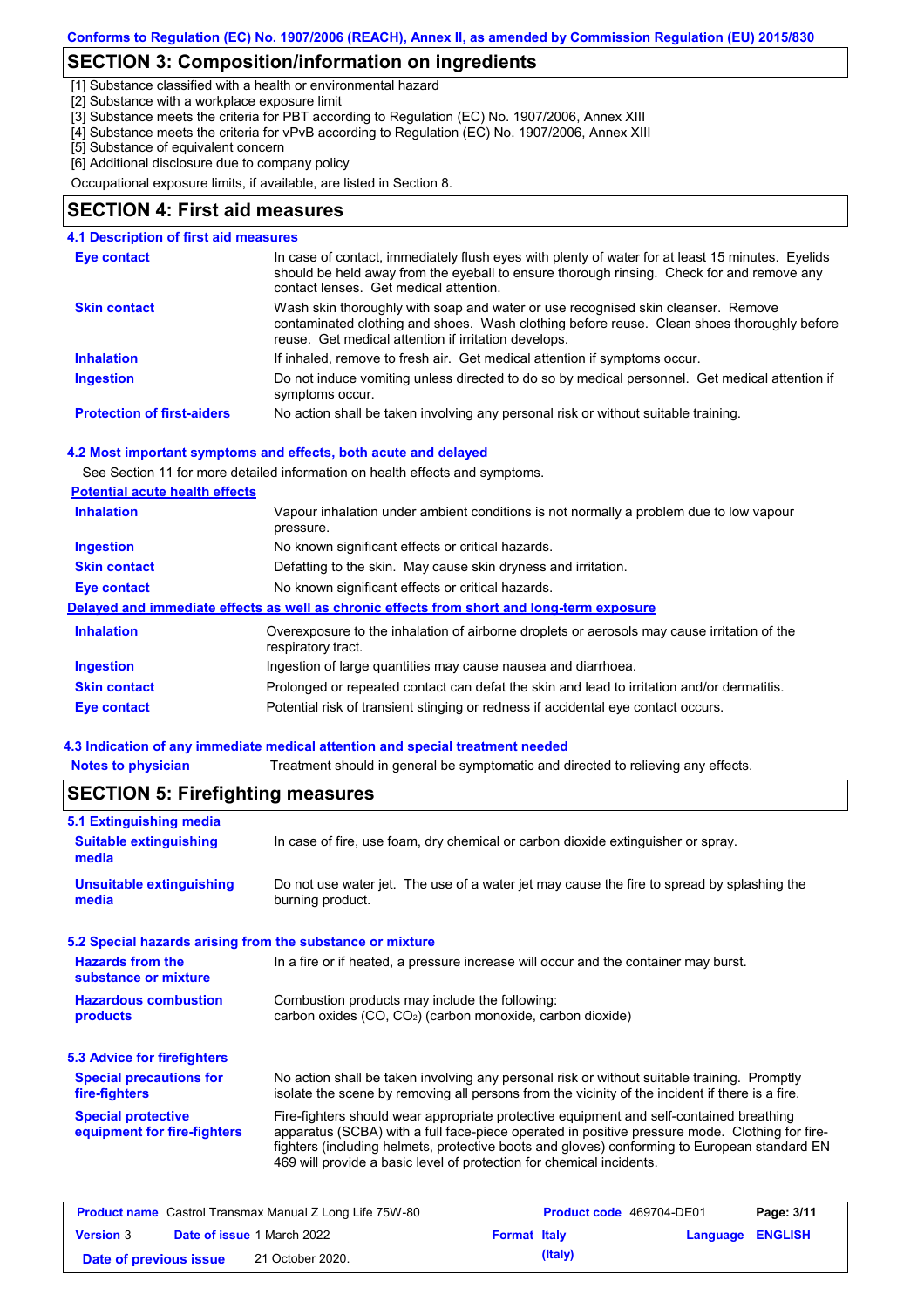### **SECTION 6: Accidental release measures**

|                                                          | 6.1 Personal precautions, protective equipment and emergency procedures                                                                                                                                                                                                                                                                                                                        |
|----------------------------------------------------------|------------------------------------------------------------------------------------------------------------------------------------------------------------------------------------------------------------------------------------------------------------------------------------------------------------------------------------------------------------------------------------------------|
| For non-emergency<br>personnel                           | No action shall be taken involving any personal risk or without suitable training. Evacuate<br>surrounding areas. Keep unnecessary and unprotected personnel from entering. Do not touch<br>or walk through spilt material. Floors may be slippery; use care to avoid falling. Put on<br>appropriate personal protective equipment.                                                            |
| For emergency responders                                 | If specialised clothing is required to deal with the spillage, take note of any information in<br>Section 8 on suitable and unsuitable materials. See also the information in "For non-<br>emergency personnel".                                                                                                                                                                               |
| <b>6.2 Environmental</b><br>precautions                  | Avoid dispersal of spilt material and runoff and contact with soil, waterways, drains and sewers.<br>Inform the relevant authorities if the product has caused environmental pollution (sewers,<br>waterways, soil or air).                                                                                                                                                                    |
| 6.3 Methods and material for containment and cleaning up |                                                                                                                                                                                                                                                                                                                                                                                                |
| <b>Small spill</b>                                       | Stop leak if without risk. Move containers from spill area. Absorb with an inert material and<br>place in an appropriate waste disposal container. Dispose of via a licensed waste disposal<br>contractor.                                                                                                                                                                                     |
| <b>Large spill</b>                                       | Stop leak if without risk. Move containers from spill area. Prevent entry into sewers, water<br>courses, basements or confined areas. Contain and collect spillage with non-combustible,<br>absorbent material e.g. sand, earth, vermiculite or diatomaceous earth and place in container<br>for disposal according to local regulations. Dispose of via a licensed waste disposal contractor. |
| 6.4 Reference to other<br><b>sections</b>                | See Section 1 for emergency contact information.<br>See Section 5 for firefighting measures.<br>See Section 8 for information on appropriate personal protective equipment.<br>See Section 12 for environmental precautions.<br>See Section 13 for additional waste treatment information.                                                                                                     |
| <b>SECTION 7: Handling and storage</b>                   |                                                                                                                                                                                                                                                                                                                                                                                                |

## **7.1 Precautions for safe handling**

| 7.1 Precautions for safe handling                                             |                                                                                                                                                                                                                                                                                                                                                                                                                                                                                          |
|-------------------------------------------------------------------------------|------------------------------------------------------------------------------------------------------------------------------------------------------------------------------------------------------------------------------------------------------------------------------------------------------------------------------------------------------------------------------------------------------------------------------------------------------------------------------------------|
| <b>Protective measures</b>                                                    | Put on appropriate personal protective equipment.                                                                                                                                                                                                                                                                                                                                                                                                                                        |
| <b>Advice on general</b><br>occupational hygiene                              | Eating, drinking and smoking should be prohibited in areas where this material is handled,<br>stored and processed. Wash thoroughly after handling. Remove contaminated clothing and<br>protective equipment before entering eating areas. See also Section 8 for additional<br>information on hygiene measures.                                                                                                                                                                         |
| <b>7.2 Conditions for safe</b><br>storage, including any<br>incompatibilities | Store in accordance with local regulations. Store in a dry, cool and well-ventilated area, away<br>from incompatible materials (see Section 10). Keep away from heat and direct sunlight. Keep<br>container tightly closed and sealed until ready for use. Containers that have been opened must<br>be carefully resealed and kept upright to prevent leakage. Store and use only in equipment/<br>containers designed for use with this product. Do not store in unlabelled containers. |
| <b>Not suitable</b>                                                           | Prolonged exposure to elevated temperature                                                                                                                                                                                                                                                                                                                                                                                                                                               |
| 7.3 Specific end use(s)                                                       |                                                                                                                                                                                                                                                                                                                                                                                                                                                                                          |
| <b>Recommendations</b>                                                        | See section 1.2 and Exposure scenarios in annex, if applicable.                                                                                                                                                                                                                                                                                                                                                                                                                          |
|                                                                               | <b>SECTION 8: Exposure controls/personal protection</b>                                                                                                                                                                                                                                                                                                                                                                                                                                  |
| <b>8.1 Control parameters</b>                                                 |                                                                                                                                                                                                                                                                                                                                                                                                                                                                                          |
| <b>Occupational exposure limits</b>                                           | No exposure limit value known.                                                                                                                                                                                                                                                                                                                                                                                                                                                           |
|                                                                               |                                                                                                                                                                                                                                                                                                                                                                                                                                                                                          |

Whilst specific OELs for certain components may be shown in this section, other components may be present in any mist, vapour or dust produced. Therefore, the specific OELs may not be applicable to the product as a whole and are provided for guidance only.

**Recommended monitoring procedures** If this product contains ingredients with exposure limits, personal, workplace atmosphere or biological monitoring may be required to determine the effectiveness of the ventilation or other control measures and/or the necessity to use respiratory protective equipment. Reference should be made to monitoring standards, such as the following: European Standard EN 689 (Workplace atmospheres - Guidance for the assessment of exposure by inhalation to chemical agents for comparison with limit values and measurement strategy) European Standard EN 14042 (Workplace atmospheres - Guide for the application and use of procedures for the assessment of exposure to chemical and biological agents) European Standard EN 482 (Workplace atmospheres - General requirements for the performance of procedures for the measurement of chemical agents) Reference to national guidance documents for methods for the determination of hazardous substances will also be required.

### **Derived No Effect Level**

| <b>Product name</b> Castrol Transmax Manual Z Long Life 75W-80 |  |                                   | <b>Product code</b> 469704-DE01 |         | Page: 4/11       |  |
|----------------------------------------------------------------|--|-----------------------------------|---------------------------------|---------|------------------|--|
| <b>Version 3</b>                                               |  | <b>Date of issue 1 March 2022</b> | <b>Format Italy</b>             |         | Language ENGLISH |  |
| Date of previous issue                                         |  | 21 October 2020.                  |                                 | (Italy) |                  |  |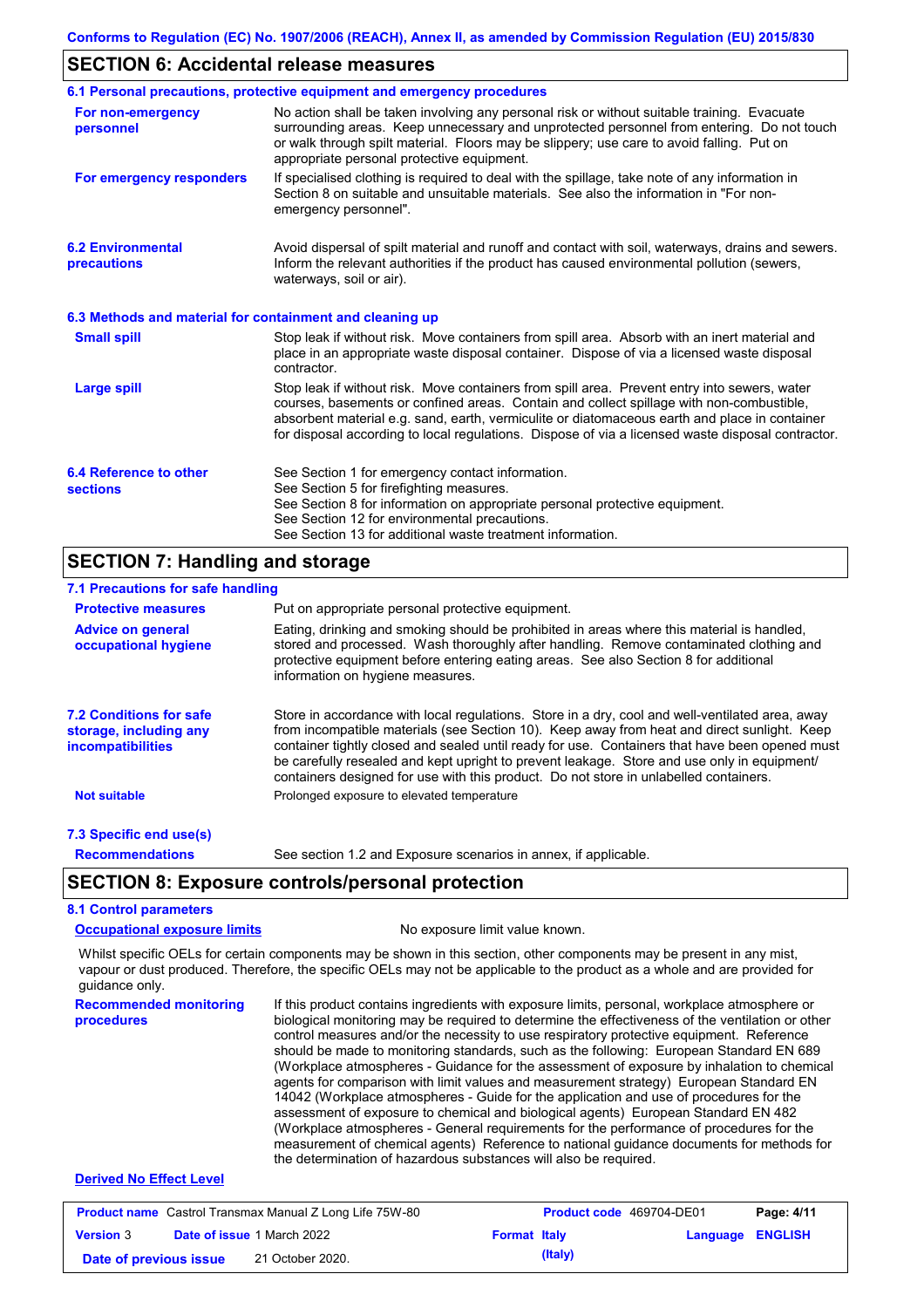## **SECTION 8: Exposure controls/personal protection**

No DNELs/DMELs available.

### **Predicted No Effect Concentration**

No PNECs available

| <b>8.2 Exposure controls</b>                      |                                                                                                                                                                                                                                                                                                                                                                                                                                                                                                                                                                                                                                                                                                                                                                                                                                                                                                                                                                                                         |
|---------------------------------------------------|---------------------------------------------------------------------------------------------------------------------------------------------------------------------------------------------------------------------------------------------------------------------------------------------------------------------------------------------------------------------------------------------------------------------------------------------------------------------------------------------------------------------------------------------------------------------------------------------------------------------------------------------------------------------------------------------------------------------------------------------------------------------------------------------------------------------------------------------------------------------------------------------------------------------------------------------------------------------------------------------------------|
| <b>Appropriate engineering</b><br><b>controls</b> | Provide exhaust ventilation or other engineering controls to keep the relevant airborne<br>concentrations below their respective occupational exposure limits.<br>All activities involving chemicals should be assessed for their risks to health, to ensure<br>exposures are adequately controlled. Personal protective equipment should only be considered<br>after other forms of control measures (e.g. engineering controls) have been suitably evaluated.<br>Personal protective equipment should conform to appropriate standards, be suitable for use, be<br>kept in good condition and properly maintained.<br>Your supplier of personal protective equipment should be consulted for advice on selection and<br>appropriate standards. For further information contact your national organisation for standards.<br>The final choice of protective equipment will depend upon a risk assessment. It is important to<br>ensure that all items of personal protective equipment are compatible. |
| <b>Individual protection measures</b>             |                                                                                                                                                                                                                                                                                                                                                                                                                                                                                                                                                                                                                                                                                                                                                                                                                                                                                                                                                                                                         |
| <b>Hygiene measures</b>                           | Wash hands, forearms and face thoroughly after handling chemical products, before eating,<br>smoking and using the lavatory and at the end of the working period. Ensure that eyewash<br>stations and safety showers are close to the workstation location.                                                                                                                                                                                                                                                                                                                                                                                                                                                                                                                                                                                                                                                                                                                                             |
| <b>Respiratory protection</b>                     | In case of insufficient ventilation, wear suitable respiratory equipment.<br>The correct choice of respiratory protection depends upon the chemicals being handled, the<br>conditions of work and use, and the condition of the respiratory equipment. Safety procedures<br>should be developed for each intended application. Respiratory protection equipment should<br>therefore be chosen in consultation with the supplier/manufacturer and with a full assessment<br>of the working conditions.                                                                                                                                                                                                                                                                                                                                                                                                                                                                                                   |
| <b>Eye/face protection</b>                        | Safety glasses with side shields.                                                                                                                                                                                                                                                                                                                                                                                                                                                                                                                                                                                                                                                                                                                                                                                                                                                                                                                                                                       |
| <b>Skin protection</b>                            |                                                                                                                                                                                                                                                                                                                                                                                                                                                                                                                                                                                                                                                                                                                                                                                                                                                                                                                                                                                                         |
| <b>Hand protection</b>                            | <b>General Information:</b>                                                                                                                                                                                                                                                                                                                                                                                                                                                                                                                                                                                                                                                                                                                                                                                                                                                                                                                                                                             |
|                                                   | Because specific work environments and material handling practices vary, safety procedures<br>should be developed for each intended application. The correct choice of protective gloves<br>depends upon the chemicals being handled, and the conditions of work and use. Most gloves<br>provide protection for only a limited time before they must be discarded and replaced (even the<br>best chemically resistant gloves will break down after repeated chemical exposures).                                                                                                                                                                                                                                                                                                                                                                                                                                                                                                                        |
|                                                   | Gloves should be chosen in consultation with the supplier / manufacturer and taking account of<br>a full assessment of the working conditions.                                                                                                                                                                                                                                                                                                                                                                                                                                                                                                                                                                                                                                                                                                                                                                                                                                                          |
|                                                   | Recommended: Nitrile gloves.<br><b>Breakthrough time:</b>                                                                                                                                                                                                                                                                                                                                                                                                                                                                                                                                                                                                                                                                                                                                                                                                                                                                                                                                               |
|                                                   | Breakthrough time data are generated by glove manufacturers under laboratory test conditions<br>and represent how long a glove can be expected to provide effective permeation resistance. It<br>is important when following breakthrough time recommendations that actual workplace<br>conditions are taken into account. Always consult with your glove supplier for up-to-date<br>technical information on breakthrough times for the recommended glove type.<br>Our recommendations on the selection of gloves are as follows:                                                                                                                                                                                                                                                                                                                                                                                                                                                                      |
|                                                   | Continuous contact:                                                                                                                                                                                                                                                                                                                                                                                                                                                                                                                                                                                                                                                                                                                                                                                                                                                                                                                                                                                     |
|                                                   | Gloves with a minimum breakthrough time of 240 minutes, or >480 minutes if suitable gloves<br>can be obtained.<br>If suitable gloves are not available to offer that level of protection, gloves with shorter<br>breakthrough times may be acceptable as long as appropriate glove maintenance and<br>replacement regimes are determined and adhered to.                                                                                                                                                                                                                                                                                                                                                                                                                                                                                                                                                                                                                                                |
|                                                   | Short-term / splash protection:                                                                                                                                                                                                                                                                                                                                                                                                                                                                                                                                                                                                                                                                                                                                                                                                                                                                                                                                                                         |
|                                                   | Recommended breakthrough times as above.<br>It is recognised that for short-term, transient exposures, gloves with shorter breakthrough times<br>may commonly be used. Therefore, appropriate maintenance and replacement regimes must<br>be determined and rigorously followed.                                                                                                                                                                                                                                                                                                                                                                                                                                                                                                                                                                                                                                                                                                                        |
|                                                   | <b>Glove Thickness:</b>                                                                                                                                                                                                                                                                                                                                                                                                                                                                                                                                                                                                                                                                                                                                                                                                                                                                                                                                                                                 |
|                                                   | For general applications, we recommend gloves with a thickness typically greater than 0.35 mm.                                                                                                                                                                                                                                                                                                                                                                                                                                                                                                                                                                                                                                                                                                                                                                                                                                                                                                          |

| <b>Product name</b> Castrol Transmax Manual Z Long Life 75W-80 |  |                                   | <b>Product code</b> 469704-DE01 |         | Page: 5/11       |  |
|----------------------------------------------------------------|--|-----------------------------------|---------------------------------|---------|------------------|--|
| <b>Version 3</b>                                               |  | <b>Date of issue 1 March 2022</b> | <b>Format Italy</b>             |         | Language ENGLISH |  |
| Date of previous issue                                         |  | 21 October 2020.                  |                                 | (Italy) |                  |  |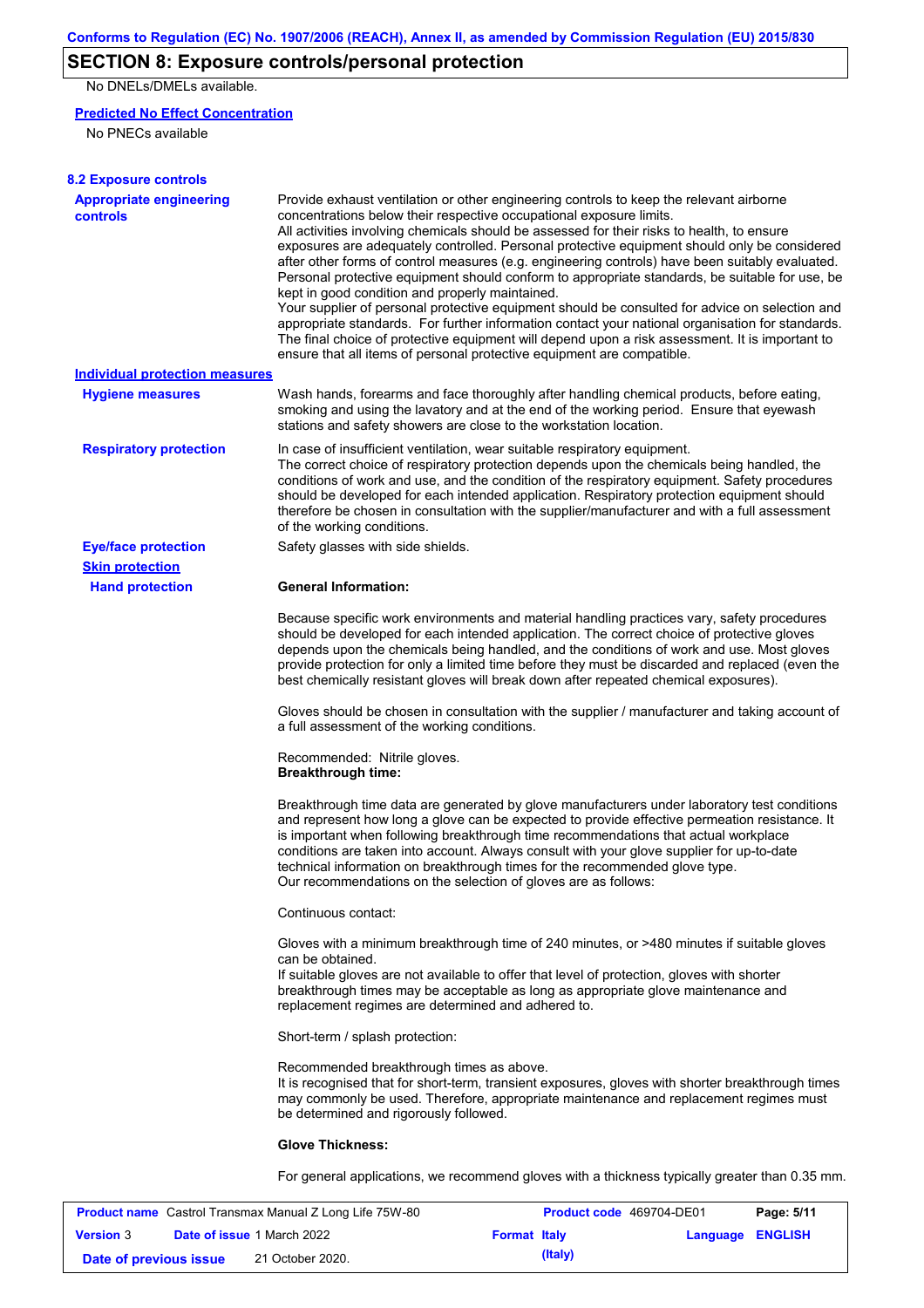# **SECTION 8: Exposure controls/personal protection**

|                                           | It should be emphasised that glove thickness is not necessarily a good predictor of glove<br>resistance to a specific chemical, as the permeation efficiency of the glove will be dependent<br>on the exact composition of the glove material. Therefore, glove selection should also be based<br>on consideration of the task requirements and knowledge of breakthrough times.<br>Glove thickness may also vary depending on the glove manufacturer, the glove type and the<br>glove model. Therefore, the manufacturers' technical data should always be taken into account<br>to ensure selection of the most appropriate glove for the task.                                     |
|-------------------------------------------|---------------------------------------------------------------------------------------------------------------------------------------------------------------------------------------------------------------------------------------------------------------------------------------------------------------------------------------------------------------------------------------------------------------------------------------------------------------------------------------------------------------------------------------------------------------------------------------------------------------------------------------------------------------------------------------|
|                                           | Note: Depending on the activity being conducted, gloves of varying thickness may be required<br>for specific tasks. For example:                                                                                                                                                                                                                                                                                                                                                                                                                                                                                                                                                      |
|                                           | • Thinner gloves (down to 0.1 mm or less) may be required where a high degree of manual<br>dexterity is needed. However, these gloves are only likely to give short duration protection and<br>would normally be just for single use applications, then disposed of.                                                                                                                                                                                                                                                                                                                                                                                                                  |
|                                           | • Thicker gloves (up to 3 mm or more) may be required where there is a mechanical (as well<br>as a chemical) risk i.e. where there is abrasion or puncture potential.                                                                                                                                                                                                                                                                                                                                                                                                                                                                                                                 |
| <b>Skin and body</b>                      | Use of protective clothing is good industrial practice.<br>Personal protective equipment for the body should be selected based on the task being<br>performed and the risks involved and should be approved by a specialist before handling this<br>product.<br>Cotton or polyester/cotton overalls will only provide protection against light superficial<br>contamination that will not soak through to the skin. Overalls should be laundered on a regular<br>basis. When the risk of skin exposure is high (e.g. when cleaning up spillages or if there is a<br>risk of splashing) then chemical resistant aprons and/or impervious chemical suits and boots<br>will be required. |
| <b>Refer to standards:</b>                | Respiratory protection: EN 529<br>Gloves: EN 420, EN 374<br>Eye protection: EN 166<br>Filtering half-mask: EN 149<br>Filtering half-mask with valve: EN 405<br>Half-mask: EN 140 plus filter<br>Full-face mask: EN 136 plus filter<br>Particulate filters: EN 143<br>Gas/combined filters: EN 14387                                                                                                                                                                                                                                                                                                                                                                                   |
| <b>Environmental exposure</b><br>controls | Emissions from ventilation or work process equipment should be checked to ensure they<br>comply with the requirements of environmental protection legislation. In some cases, fume<br>scrubbers, filters or engineering modifications to the process equipment will be necessary to<br>reduce emissions to acceptable levels.                                                                                                                                                                                                                                                                                                                                                         |

## **SECTION 9: Physical and chemical properties**

The conditions of measurement of all properties are at standard temperature and pressure unless otherwise indicated.

#### **9.1 Information on basic physical and chemical properties**

| <b>Appearance</b>                               |                                       |
|-------------------------------------------------|---------------------------------------|
| <b>Physical state</b>                           | Liguid.                               |
| <b>Colour</b>                                   | Blue.                                 |
| <b>Odour</b>                                    | Not available.                        |
| <b>Odour threshold</b>                          | Not available.                        |
| рH                                              | Not applicable.                       |
| <b>Melting point/freezing point</b>             | Not available.                        |
| Initial boiling point and boiling               | Not available.                        |
| range                                           |                                       |
| <b>Pour point</b>                               | -57 $^{\circ}$ C                      |
| <b>Flash point</b>                              | Open cup: >180°C (>356°F) [Cleveland] |
| <b>Evaporation rate</b>                         | Not available.                        |
| <b>Flammability (solid, gas)</b>                | Not available.                        |
| Upper/lower flammability or<br>explosive limits | Not available.                        |
| <b>Vapour pressure</b>                          | Not available.                        |

| <b>Product name</b> Castrol Transmax Manual Z Long Life 75W-80 |  |                                   |                     | <b>Product code</b> 469704-DE01 |                         | Page: 6/11 |
|----------------------------------------------------------------|--|-----------------------------------|---------------------|---------------------------------|-------------------------|------------|
| <b>Version 3</b>                                               |  | <b>Date of issue 1 March 2022</b> | <b>Format Italy</b> |                                 | <b>Language ENGLISH</b> |            |
| Date of previous issue                                         |  | 21 October 2020.                  |                     | (Italy)                         |                         |            |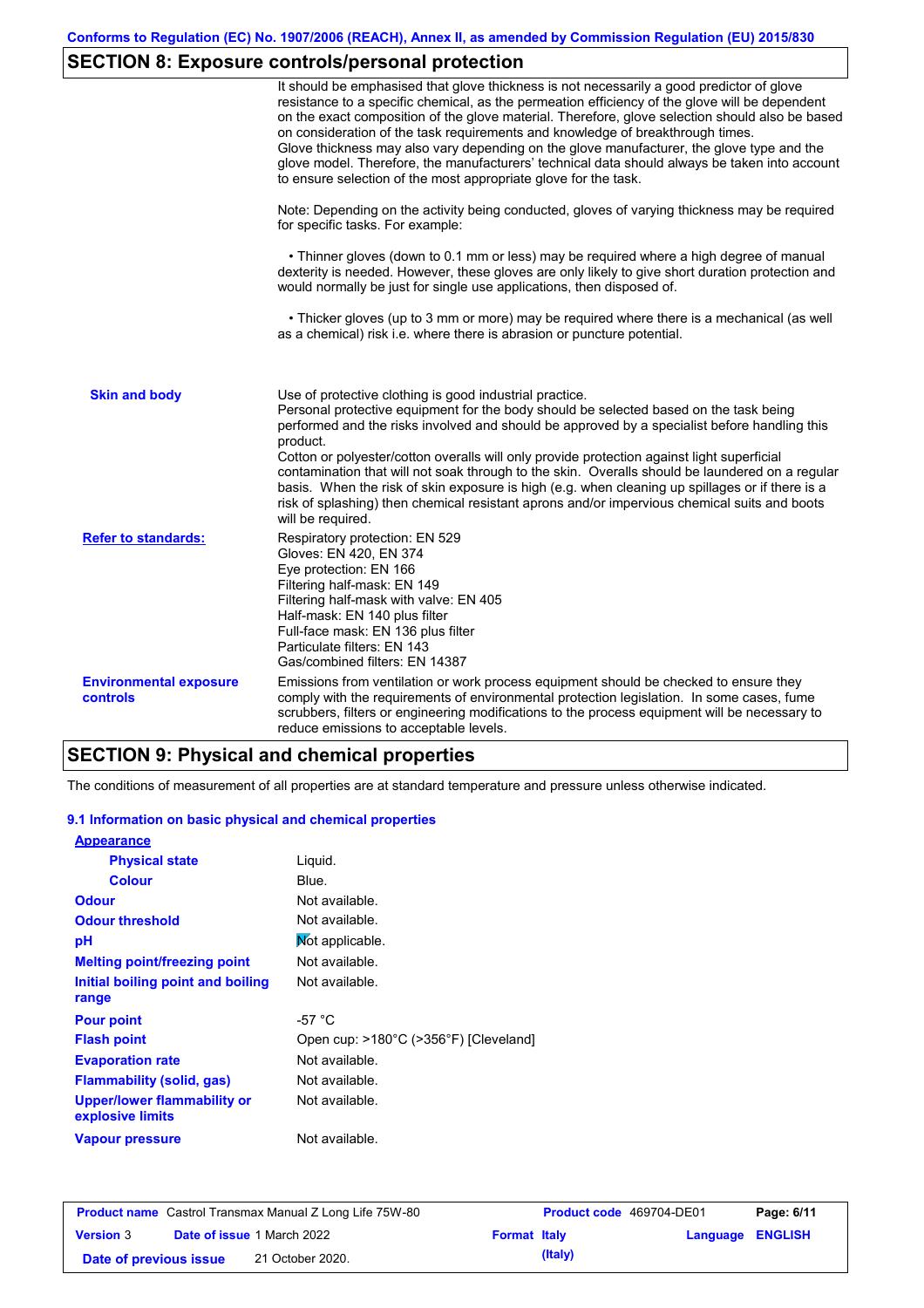# **SECTION 9: Physical and chemical properties**

|                                                                                                                       |                                                                                                                                                                         | Vapour Pressure at 20°C |                 |                    | Vapour pressure at 50°C |                            |               |
|-----------------------------------------------------------------------------------------------------------------------|-------------------------------------------------------------------------------------------------------------------------------------------------------------------------|-------------------------|-----------------|--------------------|-------------------------|----------------------------|---------------|
|                                                                                                                       | <b>Ingredient name</b>                                                                                                                                                  | mm Hg kPa               |                 | <b>Method</b>      | mm<br>Hg                | kPa                        | <b>Method</b> |
|                                                                                                                       | Dec-1-ene,<br>homopolymer,<br>hydrogenated                                                                                                                              | $\mathbf 0$             | $\mathbf 0$     | ASTM E<br>1194-87  |                         |                            |               |
|                                                                                                                       | Distillates (petroleum),<br>hydrotreated heavy<br>paraffinic                                                                                                            | < 0.08                  | $0.011$         | ASTM D 5191        |                         |                            |               |
|                                                                                                                       | Distillates (petroleum),<br>solvent-dewaxed<br>heavy paraffinic                                                                                                         | < 0.08                  | < 0.011         | <b>ASTM D 5191</b> |                         |                            |               |
|                                                                                                                       | Distillates (petroleum),<br>hydrotreated light<br>paraffinic                                                                                                            | < 0.08                  | $0.011$         | <b>ASTM D 5191</b> |                         |                            |               |
|                                                                                                                       | Distillates (petroleum),<br>solvent-dewaxed light<br>paraffinic                                                                                                         | < 0.08                  | $0.011$         | ASTM D 5191        |                         |                            |               |
| <b>Vapour density</b>                                                                                                 | Not available.                                                                                                                                                          |                         |                 |                    |                         |                            |               |
| <b>Relative density</b>                                                                                               | Not available.                                                                                                                                                          |                         |                 |                    |                         |                            |               |
| <b>Density</b>                                                                                                        | <1000 kg/m <sup>3</sup> (<1 g/cm <sup>3</sup> ) at 15°C                                                                                                                 |                         |                 |                    |                         |                            |               |
| <b>Solubility(ies)</b>                                                                                                | insoluble in water.                                                                                                                                                     |                         |                 |                    |                         |                            |               |
| <b>Partition coefficient: n-octanol/</b><br>water                                                                     | Mot applicable.                                                                                                                                                         |                         |                 |                    |                         |                            |               |
| <b>Auto-ignition temperature</b>                                                                                      | <b>Ingredient name</b>                                                                                                                                                  |                         | $\rm ^{\circ}C$ | °F                 |                         | <b>Method</b>              |               |
|                                                                                                                       | Dec-1-ene, homopolymer,<br>hydrogenated                                                                                                                                 |                         | 343 to 369      |                    |                         | 649.4 to 696.2 ASTM D 2159 |               |
| <b>Decomposition temperature</b>                                                                                      | Not available.                                                                                                                                                          |                         |                 |                    |                         |                            |               |
| <b>Viscosity</b>                                                                                                      | Kinematic: 53.9 mm <sup>2</sup> /s (53.9 cSt) at $40^{\circ}$ C<br>Kinematic: 9 mm <sup>2</sup> /s (9 cSt) at 100°C                                                     |                         |                 |                    |                         |                            |               |
| <b>Explosive properties</b>                                                                                           | Not available.                                                                                                                                                          |                         |                 |                    |                         |                            |               |
| <b>Oxidising properties</b>                                                                                           | Not available.                                                                                                                                                          |                         |                 |                    |                         |                            |               |
| <b>Particle characteristics</b><br><b>Median particle size</b><br>9.2 Other information<br>No additional information. | Mot applicable.                                                                                                                                                         |                         |                 |                    |                         |                            |               |
| <b>SECTION 10: Stability and reactivity</b>                                                                           |                                                                                                                                                                         |                         |                 |                    |                         |                            |               |
| <b>10.1 Reactivity</b>                                                                                                | No specific test data available for this product. Refer to Conditions to avoid and Incompatible<br>materials for additional information.                                |                         |                 |                    |                         |                            |               |
| <b>10.2 Chemical stability</b>                                                                                        | The product is stable.                                                                                                                                                  |                         |                 |                    |                         |                            |               |
| 10.3 Possibility of<br>hazardous reactions                                                                            | Under normal conditions of storage and use, hazardous reactions will not occur.<br>Under normal conditions of storage and use, hazardous polymerisation will not occur. |                         |                 |                    |                         |                            |               |
| <b>10.4 Conditions to avoid</b>                                                                                       | Avoid all possible sources of ignition (spark or flame).                                                                                                                |                         |                 |                    |                         |                            |               |
| 10.5 Incompatible materials                                                                                           | Reactive or incompatible with the following materials: oxidising materials.                                                                                             |                         |                 |                    |                         |                            |               |
| <b>10.6 Hazardous</b><br>decomposition products                                                                       | Under normal conditions of storage and use, hazardous decomposition products should not be<br>produced.                                                                 |                         |                 |                    |                         |                            |               |

| <b>Product name</b> Castrol Transmax Manual Z Long Life 75W-80 |  |                                   | <b>Product code</b> 469704-DE01 |         | Page: 7/11       |  |
|----------------------------------------------------------------|--|-----------------------------------|---------------------------------|---------|------------------|--|
| <b>Version 3</b>                                               |  | <b>Date of issue 1 March 2022</b> | <b>Format Italy</b>             |         | Language ENGLISH |  |
| Date of previous issue                                         |  | 21 October 2020.                  |                                 | (Italy) |                  |  |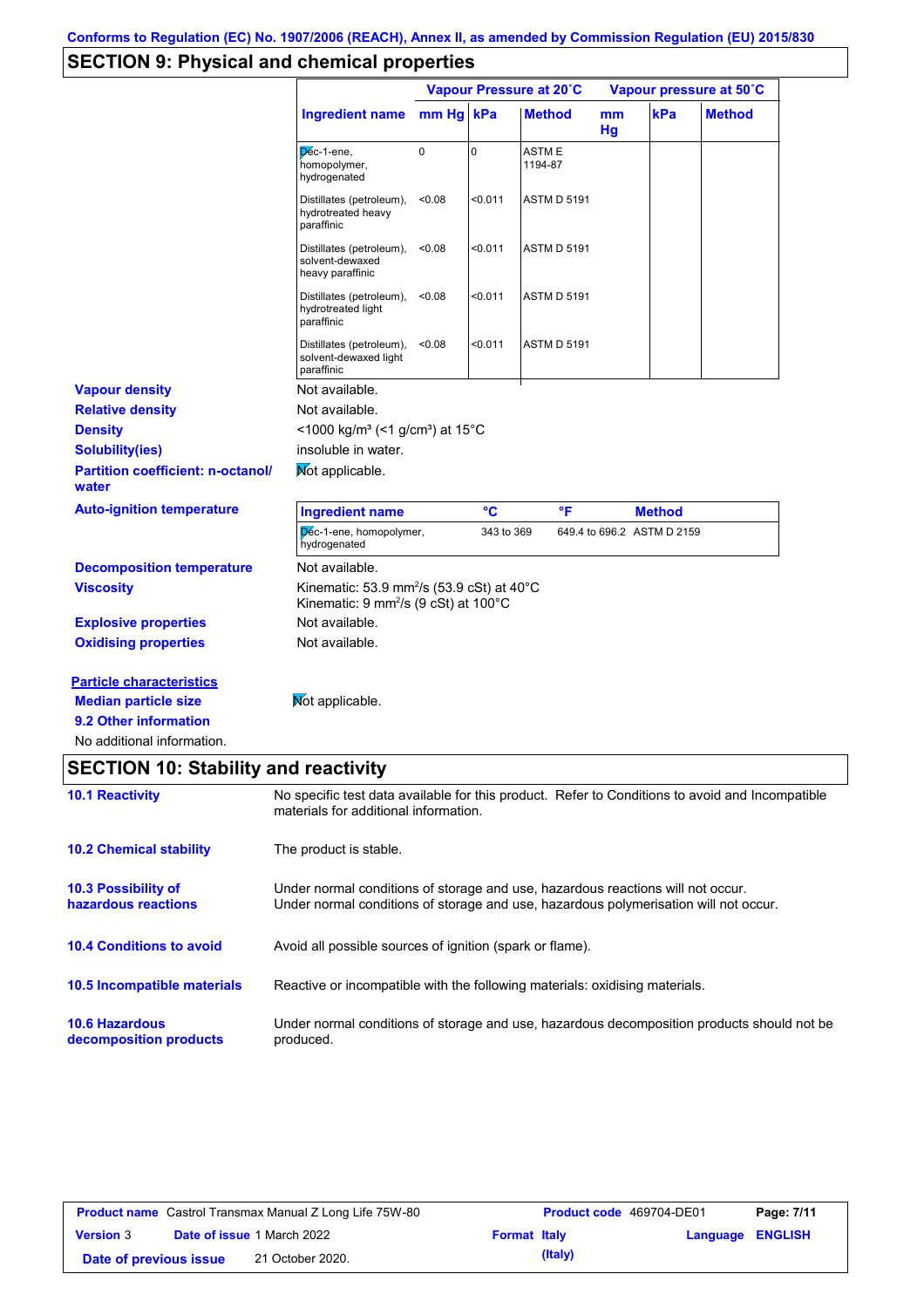## **SECTION 11: Toxicological information**

#### **11.1 Information on toxicological effects**

**Acute toxicity estimates**

| <b>Product/ingredient name</b>                                                                                                      |                                                                                                                   | Oral (mg/<br>kg)                                                                                                            | <b>Dermal</b><br>(mg/kg) | <b>Inhalation</b><br>(gases)<br>(ppm) | <b>Inhalation</b><br>(vapours)<br>(mg/l) | <b>Inhalation</b><br>(dusts<br>and mists)<br>(mg/l) |  |
|-------------------------------------------------------------------------------------------------------------------------------------|-------------------------------------------------------------------------------------------------------------------|-----------------------------------------------------------------------------------------------------------------------------|--------------------------|---------------------------------------|------------------------------------------|-----------------------------------------------------|--|
| Amines, C12-14-alkyl, reaction products with<br>hexanol, phosphorus oxide (P2O5), phosphorus<br>sulphide (P2S5) and propylene oxide | 500                                                                                                               | N/A                                                                                                                         | N/A                      | N/A                                   | N/A                                      |                                                     |  |
| <b>Information on likely</b><br>routes of exposure                                                                                  | Routes of entry anticipated: Dermal, Inhalation.                                                                  |                                                                                                                             |                          |                                       |                                          |                                                     |  |
| <b>Potential acute health effects</b>                                                                                               |                                                                                                                   |                                                                                                                             |                          |                                       |                                          |                                                     |  |
| <b>Inhalation</b>                                                                                                                   | Vapour inhalation under ambient conditions is not normally a problem due to low vapour<br>pressure.               |                                                                                                                             |                          |                                       |                                          |                                                     |  |
| <b>Ingestion</b>                                                                                                                    | No known significant effects or critical hazards.                                                                 |                                                                                                                             |                          |                                       |                                          |                                                     |  |
| <b>Skin contact</b>                                                                                                                 | Defatting to the skin. May cause skin dryness and irritation.                                                     |                                                                                                                             |                          |                                       |                                          |                                                     |  |
| <b>Eye contact</b>                                                                                                                  | No known significant effects or critical hazards.                                                                 |                                                                                                                             |                          |                                       |                                          |                                                     |  |
| <b>Symptoms related to the physical, chemical and toxicological characteristics</b>                                                 |                                                                                                                   |                                                                                                                             |                          |                                       |                                          |                                                     |  |
| <b>Inhalation</b>                                                                                                                   |                                                                                                                   | May be harmful by inhalation if exposure to vapour, mists or fumes resulting from thermal<br>decomposition products occurs. |                          |                                       |                                          |                                                     |  |
| <b>Ingestion</b>                                                                                                                    | No specific data.                                                                                                 |                                                                                                                             |                          |                                       |                                          |                                                     |  |
| <b>Skin contact</b>                                                                                                                 | irritation<br>dryness<br>cracking                                                                                 | Adverse symptoms may include the following:                                                                                 |                          |                                       |                                          |                                                     |  |
| <b>Eye contact</b>                                                                                                                  | No specific data.                                                                                                 |                                                                                                                             |                          |                                       |                                          |                                                     |  |
| Delayed and immediate effects as well as chronic effects from short and long-term exposure                                          |                                                                                                                   |                                                                                                                             |                          |                                       |                                          |                                                     |  |
| <b>Inhalation</b>                                                                                                                   | Overexposure to the inhalation of airborne droplets or aerosols may cause irritation of the<br>respiratory tract. |                                                                                                                             |                          |                                       |                                          |                                                     |  |
| <b>Ingestion</b>                                                                                                                    |                                                                                                                   | Ingestion of large quantities may cause nausea and diarrhoea.                                                               |                          |                                       |                                          |                                                     |  |
| <b>Skin contact</b>                                                                                                                 | Prolonged or repeated contact can defat the skin and lead to irritation and/or dermatitis.                        |                                                                                                                             |                          |                                       |                                          |                                                     |  |
| <b>Eye contact</b>                                                                                                                  | Potential risk of transient stinging or redness if accidental eye contact occurs.                                 |                                                                                                                             |                          |                                       |                                          |                                                     |  |
| <b>Potential chronic health effects</b>                                                                                             |                                                                                                                   |                                                                                                                             |                          |                                       |                                          |                                                     |  |
| <b>General</b>                                                                                                                      | No known significant effects or critical hazards.                                                                 |                                                                                                                             |                          |                                       |                                          |                                                     |  |
| <b>Carcinogenicity</b>                                                                                                              | No known significant effects or critical hazards.                                                                 |                                                                                                                             |                          |                                       |                                          |                                                     |  |
| <b>Mutagenicity</b>                                                                                                                 | No known significant effects or critical hazards.                                                                 |                                                                                                                             |                          |                                       |                                          |                                                     |  |
| <b>Developmental effects</b>                                                                                                        | No known significant effects or critical hazards.                                                                 |                                                                                                                             |                          |                                       |                                          |                                                     |  |
| <b>Fertility effects</b>                                                                                                            | No known significant effects or critical hazards.                                                                 |                                                                                                                             |                          |                                       |                                          |                                                     |  |

## **SECTION 12: Ecological information**

**12.1 Toxicity**

**Environmental hazards** Not classified as dangerous

#### **12.2 Persistence and degradability**

Not expected to be rapidly degradable.

#### **12.3 Bioaccumulative potential**

This product is not expected to bioaccumulate through food chains in the environment.

| <b>12.4 Mobility in soil</b>                            |                                                                      |
|---------------------------------------------------------|----------------------------------------------------------------------|
| <b>Soil/water partition</b><br><b>coefficient (Koc)</b> | Not available.                                                       |
| <b>Mobility</b>                                         | Spillages may penetrate the soil causing ground water contamination. |

#### **12.5 Results of PBT and vPvB assessment**

Product does not meet the criteria for PBT or vPvB according to Regulation (EC) No. 1907/2006, Annex XIII.

| 12.6 Other adverse effects |                                                                |                          |                         |  |  |
|----------------------------|----------------------------------------------------------------|--------------------------|-------------------------|--|--|
|                            | <b>Product name</b> Castrol Transmax Manual Z Long Life 75W-80 | Product code 469704-DE01 | Page: 8/11              |  |  |
| <b>Version 3</b>           | <b>Date of issue 1 March 2022</b>                              | <b>Format Italy</b>      | <b>Language ENGLISH</b> |  |  |
| Date of previous issue     | 21 October 2020.                                               | (Italy)                  |                         |  |  |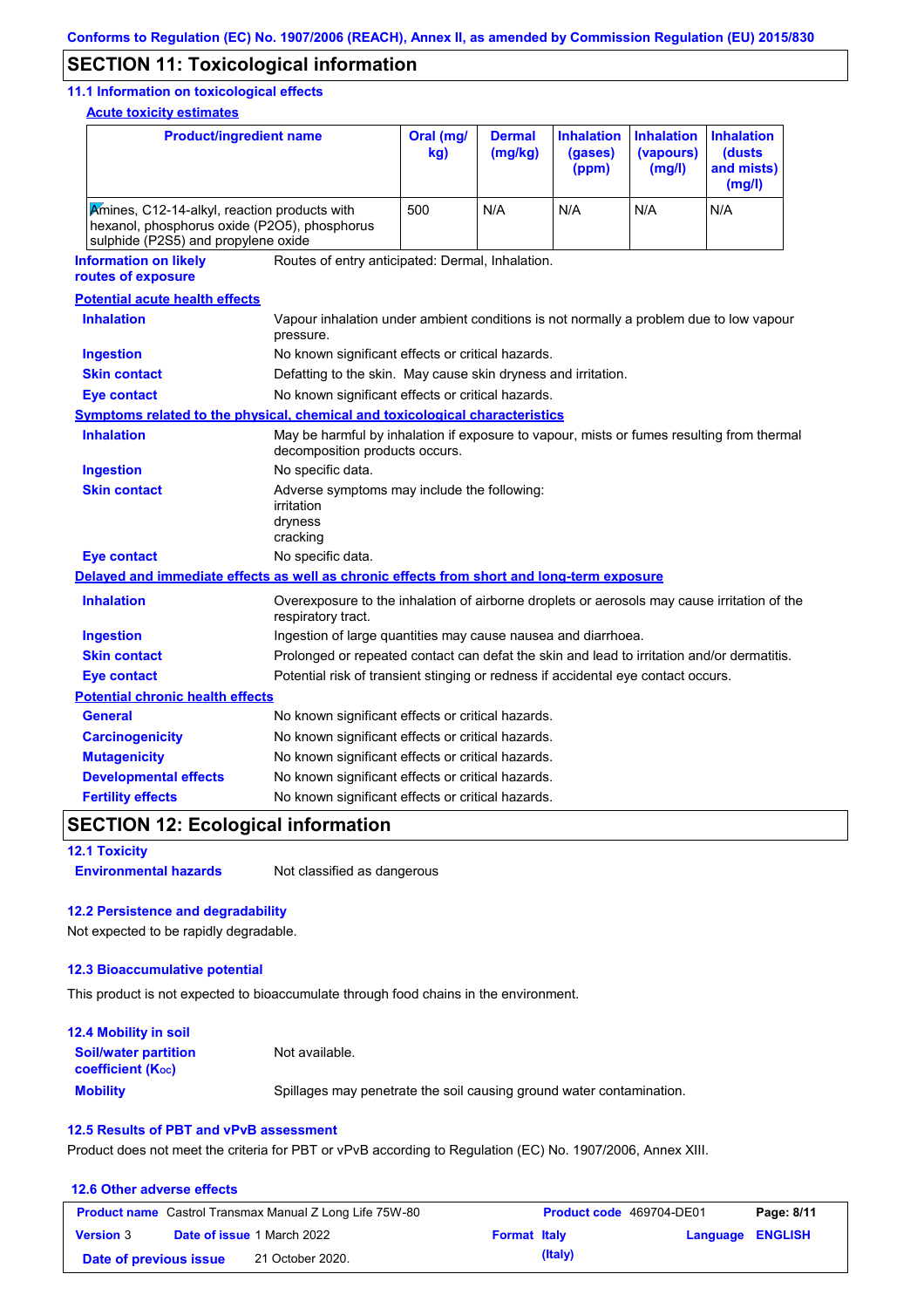## **SECTION 12: Ecological information**

**Other ecological information**

Spills may form a film on water surfaces causing physical damage to organisms. Oxygen transfer could also be impaired.

## **SECTION 13: Disposal considerations**

| <b>13.1 Waste treatment methods</b> |                                                                                                                                                                      |
|-------------------------------------|----------------------------------------------------------------------------------------------------------------------------------------------------------------------|
| <b>Product</b>                      |                                                                                                                                                                      |
| <b>Methods of disposal</b>          | Where possible, arrange for product to be recycled. Dispose of via an authorised person/<br>licensed waste disposal contractor in accordance with local regulations. |
| <b>Hazardous waste</b>              | Yes.                                                                                                                                                                 |

## **European waste catalogue (EWC)**

| <b>Waste code</b> | <b>Waste designation</b>                    |
|-------------------|---------------------------------------------|
| 13 02 06*         | synthetic engine, gear and lubricating oils |

However, deviation from the intended use and/or the presence of any potential contaminants may require an alternative waste disposal code to be assigned by the end user.

#### **Packaging**

| <b>Methods of disposal</b> | Where possible, arrange for product to be recycled. Dispose of via an authorised person/<br>licensed waste disposal contractor in accordance with local regulations.                                                                    |
|----------------------------|-----------------------------------------------------------------------------------------------------------------------------------------------------------------------------------------------------------------------------------------|
| <b>Special precautions</b> | This material and its container must be disposed of in a safe way. Empty containers or liners<br>may retain some product residues. Avoid dispersal of spilt material and runoff and contact with<br>soil, waterways, drains and sewers. |
| <b>References</b>          | Commission 2014/955/EU<br>Directive 2008/98/EC                                                                                                                                                                                          |

## **SECTION 14: Transport information**

|                                           | <b>ADR/RID</b> | <b>ADN</b>     | <b>IMDG</b>    | <b>IATA</b>    |
|-------------------------------------------|----------------|----------------|----------------|----------------|
| 14.1 UN number                            | Not regulated. | Not regulated. | Not regulated. | Not regulated. |
| 14.2 UN proper<br>shipping name           |                |                |                |                |
| <b>14.3 Transport</b><br>hazard class(es) |                |                | -              |                |
| 14.4 Packing<br>group                     |                |                |                |                |
| 14.5<br><b>Environmental</b><br>hazards   | No.            | No.            | No.            | No.            |
| <b>Additional</b><br>information          |                |                | -              |                |

**14.6 Special precautions for user** Not available.

**14.7 Transport in bulk according to IMO** 

Not available.

**instruments**

## **SECTION 15: Regulatory information**

**15.1 Safety, health and environmental regulations/legislation specific for the substance or mixture**

**EU Regulation (EC) No. 1907/2006 (REACH)**

**Annex XIV - List of substances subject to authorisation**

**Annex XIV**

None of the components are listed.

**Substances of very high concern**

None of the components are listed.

**EU Regulation (EC) No. 1907/2006 (REACH)**

| <b>Product name</b> Castrol Transmax Manual Z Long Life 75W-80 |  | <b>Product code</b> 469704-DE01   |                     | Page: 9/11 |                         |  |
|----------------------------------------------------------------|--|-----------------------------------|---------------------|------------|-------------------------|--|
| <b>Version 3</b>                                               |  | <b>Date of issue 1 March 2022</b> | <b>Format Italy</b> |            | <b>Language ENGLISH</b> |  |
| Date of previous issue                                         |  | 21 October 2020.                  |                     | (Italy)    |                         |  |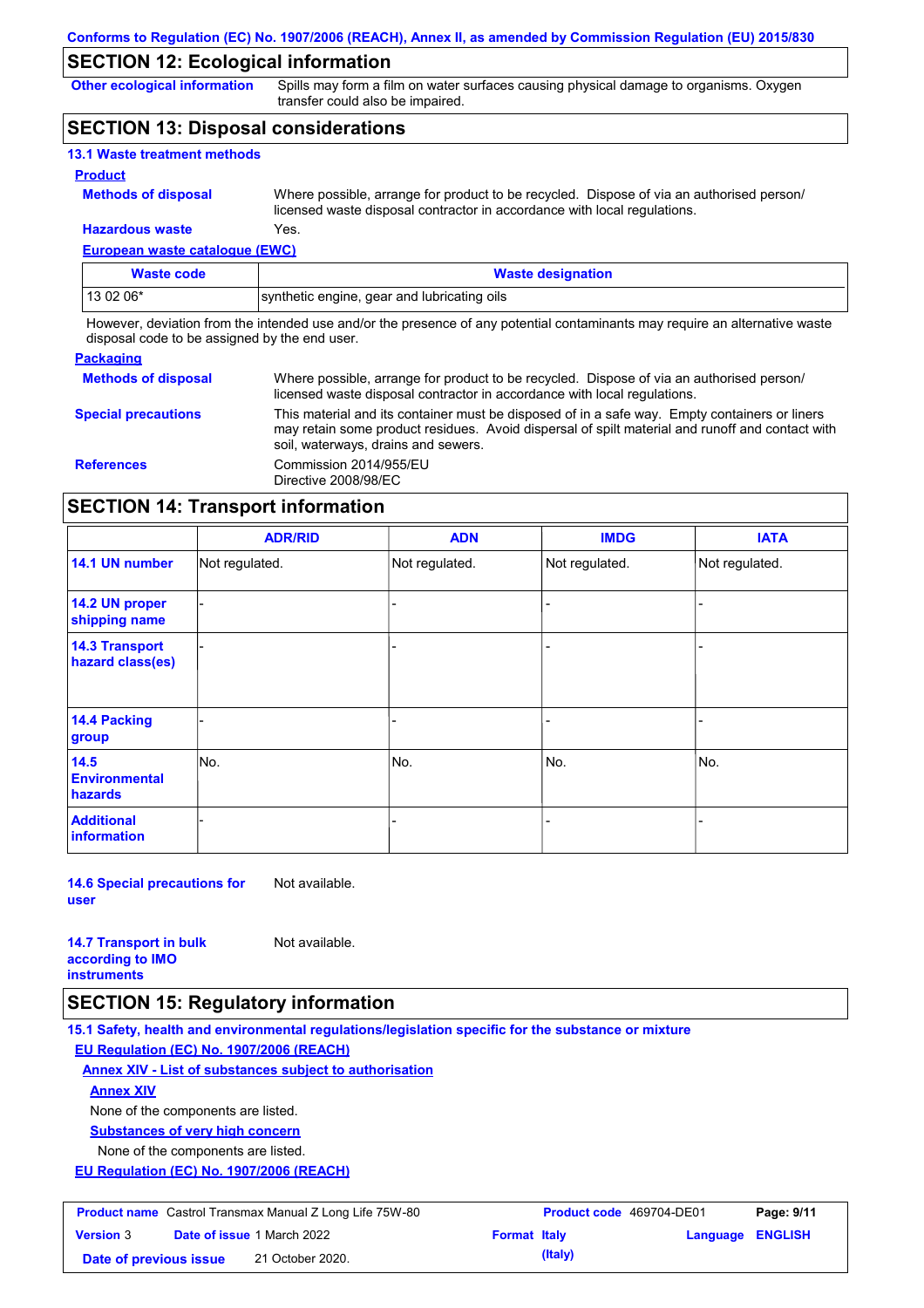### **Conforms to Regulation (EC) No. 1907/2006 (REACH), Annex II, as amended by Commission Regulation (EU) 2015/830**

# **SECTION 15: Regulatory information**

| <b>Annex XVII - Restrictions</b><br>on the manufacture.<br>placing on the market<br>and use of certain<br>dangerous substances, | Not applicable.                                                                                                                |
|---------------------------------------------------------------------------------------------------------------------------------|--------------------------------------------------------------------------------------------------------------------------------|
| mixtures and articles                                                                                                           |                                                                                                                                |
| <b>Other regulations</b>                                                                                                        |                                                                                                                                |
| <b>REACH Status</b>                                                                                                             | The company, as identified in Section 1, sells this product in the EU in compliance with the<br>current requirements of REACH. |
| <b>United States inventory</b><br>(TSCA 8b)                                                                                     | All components are active or exempted.                                                                                         |
| <b>Australia inventory (AIIC)</b>                                                                                               | All components are listed or exempted.                                                                                         |
| <b>Canada inventory</b>                                                                                                         | All components are listed or exempted.                                                                                         |
| <b>China inventory (IECSC)</b>                                                                                                  | All components are listed or exempted.                                                                                         |
| <b>Japan inventory (CSCL)</b>                                                                                                   | At least one component is not listed.                                                                                          |
| <b>Korea inventory (KECI)</b>                                                                                                   | All components are listed or exempted.                                                                                         |
| <b>Philippines inventory</b><br>(PICCS)                                                                                         | At least one component is not listed.                                                                                          |
| <b>Taiwan Chemical</b><br><b>Substances Inventory</b><br>(TCSI)                                                                 | All components are listed or exempted.                                                                                         |
| Ozone depleting substances (1005/2009/EU)                                                                                       |                                                                                                                                |
| Not listed.                                                                                                                     |                                                                                                                                |
| Prior Informed Consent (PIC) (649/2012/EU)                                                                                      |                                                                                                                                |
| Not listed.                                                                                                                     |                                                                                                                                |
| <b>Persistent Organic Pollutants</b><br>Not listed.                                                                             |                                                                                                                                |
| <b>EU - Water framework directive - Priority substances</b>                                                                     |                                                                                                                                |
| None of the components are listed.                                                                                              |                                                                                                                                |
| <b>Seveso Directive</b>                                                                                                         |                                                                                                                                |
| This product is not controlled under the Seveso Directive.                                                                      |                                                                                                                                |
|                                                                                                                                 |                                                                                                                                |
| <b>15.2 Chemical safety</b>                                                                                                     | A Chemical Safety Assessment has been carried out for one or more of the substances within                                     |

this mixture. A Chemical Safety Assessment has not been carried out for the mixture itself.

## **SECTION 16: Other information**

**assessment**

| <b>Abbreviations and acronyms</b>                              | ADN = European Provisions concerning the International Carriage of Dangerous Goods by<br>Inland Waterway                                                                                                                                                                                                                                                                                                                                    |                          |          |                |  |                                             |  |
|----------------------------------------------------------------|---------------------------------------------------------------------------------------------------------------------------------------------------------------------------------------------------------------------------------------------------------------------------------------------------------------------------------------------------------------------------------------------------------------------------------------------|--------------------------|----------|----------------|--|---------------------------------------------|--|
|                                                                | ADR = The European Agreement concerning the International Carriage of Dangerous Goods by<br>Road                                                                                                                                                                                                                                                                                                                                            |                          |          |                |  |                                             |  |
|                                                                | $ATE =$ Acute Toxicity Estimate                                                                                                                                                                                                                                                                                                                                                                                                             |                          |          |                |  |                                             |  |
|                                                                | <b>BCF</b> = Bioconcentration Factor                                                                                                                                                                                                                                                                                                                                                                                                        |                          |          |                |  |                                             |  |
|                                                                | CAS = Chemical Abstracts Service                                                                                                                                                                                                                                                                                                                                                                                                            |                          |          |                |  |                                             |  |
|                                                                | CLP = Classification, Labelling and Packaging Regulation [Regulation (EC) No. 1272/2008]<br>CSA = Chemical Safety Assessment                                                                                                                                                                                                                                                                                                                |                          |          |                |  |                                             |  |
|                                                                | CSR = Chemical Safety Report                                                                                                                                                                                                                                                                                                                                                                                                                |                          |          |                |  |                                             |  |
|                                                                | <b>DMEL = Derived Minimal Effect Level</b><br>DNEL = Derived No Effect Level<br>EINECS = European Inventory of Existing Commercial chemical Substances<br>ES = Exposure Scenario<br>EUH statement = CLP-specific Hazard statement<br>EWC = European Waste Catalogue<br>GHS = Globally Harmonized System of Classification and Labelling of Chemicals<br>IATA = International Air Transport Association<br>IBC = Intermediate Bulk Container |                          |          |                |  |                                             |  |
|                                                                |                                                                                                                                                                                                                                                                                                                                                                                                                                             |                          |          |                |  |                                             |  |
|                                                                |                                                                                                                                                                                                                                                                                                                                                                                                                                             |                          |          |                |  |                                             |  |
|                                                                |                                                                                                                                                                                                                                                                                                                                                                                                                                             |                          |          |                |  |                                             |  |
|                                                                |                                                                                                                                                                                                                                                                                                                                                                                                                                             |                          |          |                |  |                                             |  |
|                                                                |                                                                                                                                                                                                                                                                                                                                                                                                                                             |                          |          |                |  |                                             |  |
|                                                                |                                                                                                                                                                                                                                                                                                                                                                                                                                             |                          |          |                |  |                                             |  |
|                                                                |                                                                                                                                                                                                                                                                                                                                                                                                                                             |                          |          |                |  |                                             |  |
|                                                                |                                                                                                                                                                                                                                                                                                                                                                                                                                             |                          |          |                |  |                                             |  |
|                                                                | <b>IMDG</b> = International Maritime Dangerous Goods                                                                                                                                                                                                                                                                                                                                                                                        |                          |          |                |  |                                             |  |
|                                                                | LogPow = logarithm of the octanol/water partition coefficient                                                                                                                                                                                                                                                                                                                                                                               |                          |          |                |  |                                             |  |
|                                                                | MARPOL = International Convention for the Prevention of Pollution From Ships, 1973 as<br>modified by the Protocol of 1978. ("Marpol" = marine pollution)<br>OECD = Organisation for Economic Co-operation and Development                                                                                                                                                                                                                   |                          |          |                |  |                                             |  |
|                                                                |                                                                                                                                                                                                                                                                                                                                                                                                                                             |                          |          |                |  |                                             |  |
|                                                                |                                                                                                                                                                                                                                                                                                                                                                                                                                             |                          |          |                |  | PBT = Persistent, Bioaccumulative and Toxic |  |
| <b>Product name</b> Castrol Transmax Manual Z Long Life 75W-80 |                                                                                                                                                                                                                                                                                                                                                                                                                                             | Product code 469704-DE01 |          | Page: 10/11    |  |                                             |  |
| <b>Version 3</b><br><b>Date of issue 1 March 2022</b>          |                                                                                                                                                                                                                                                                                                                                                                                                                                             | <b>Format Italy</b>      | Language | <b>ENGLISH</b> |  |                                             |  |

**Date of previous issue** 21 October 2020.